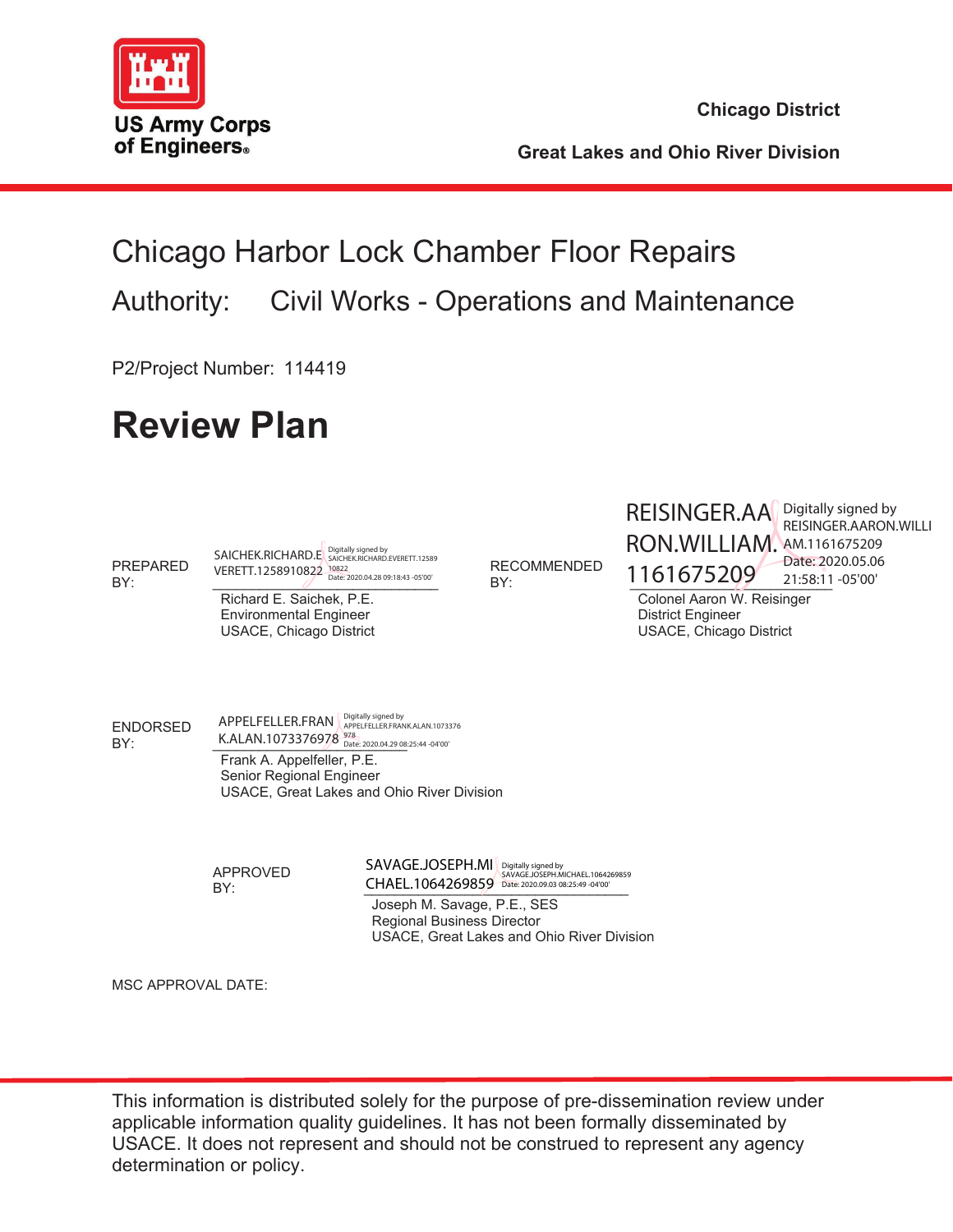#### **REVIEW PLAN ENGINEERING AND DESIGN PRODUCTS OPERATIONS AND MAINTENANCE CHICAGO DISTRICT Version Date:** 29 JANUARY 2020

#### 1. PURPOSE AND REQUIREMENTS

- a. Purpose. This review plan defines levels and scopes of review required for the engineering and design (E&D) for the Chicago Harbor Lock Chamber Floor Repairs project.
- b. References. This review plan is prepared in accordance with the regional business process QMS 08504 LRD (*QC/QA Procedures for Civil Works Engineering and Design Projects*) and latest versions of the guidance documents listed below:
	- (1) Engineering Regulation (ER) 415-1-11, Biddability, Constructability, Operability, Environmental and Sustainability (BCOES) Reviews
	- (2) ER 1110-1-12, Quality Management
	- (3) Engineering Circular (EC) 1165-2-217, Civil Works Review Policy
	- (4) Chicago Harbor Lock Major Rehabilitation, Project Management Plan, December 2004
- c. Requirements. The design and construction activities and documents for the Chicago Harbor Lock Chamber Floor Repairs project are required to be reviewed by independent technical experts in accordance with ER 1110-1-12 and EC 1165- 2-217. Review requirements may include district quality control/assurance (DQC), agency technical review (ATR) and independent external peer (IEPR) review as indicated below:
- 2. REVIEW MANAGEMENT ORGANIZATION (RMO)

The RMO for this project is the Great Lakes and Ohio River Division. The RMO will provide the District with an e-mail stating concurrence with this review plan.

- 3. PROJECT SCOPE AND PRODUCTS
	- a. The chamber of the Chicago Harbor Lock is 600 ft. long, 80 ft. wide, and has a depth of 24.4 ft. This depth is measured below zero Chicago City Datum (CCD). The existing floor of the chamber consists of 246 concrete panels, and the dimensions for the panels are 6 ft. by 27 ft. by 8 in. thick. The panels were initially placed in the wet for erosion control, and they are not keyed together or anchored to the bottom. Multi-beam bathymetric surveys show that many of the concrete panels have been dislodged and scouring has occurred within the lock chamber.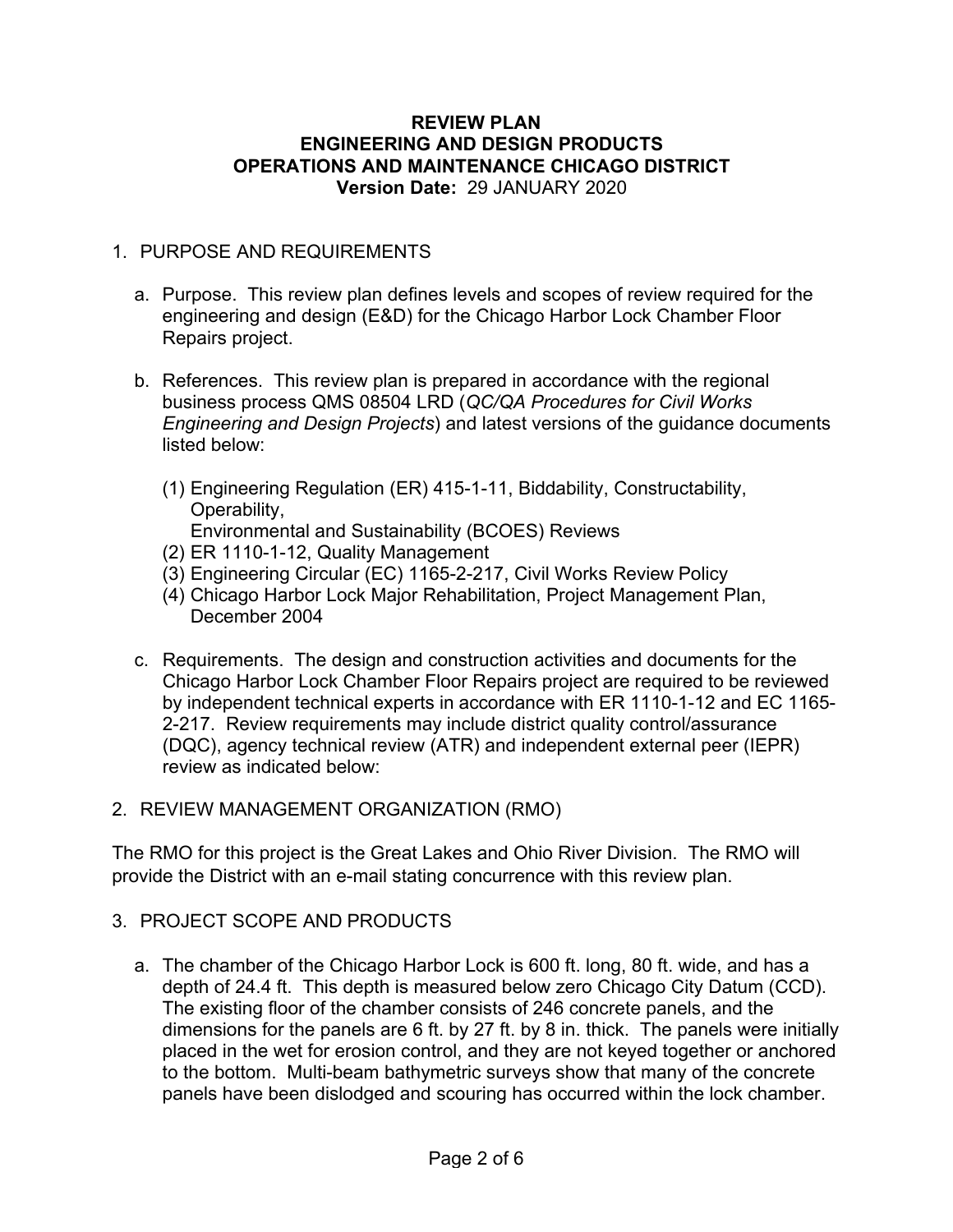Smaller ballast blocks were used to help anchor the sector gate sill during dewatering events, and these blocks have also moved into the lock chamber. Some of the floor panels have moved as much as 30 feet. There is concern that one or more of the dislodged concrete panels or ballast blocks might move onto the sector gate sill area, causing the gates to be inoperable until the obstruction is removed. A concrete ballast block or panel could potentially be pushed out of the way by the sector gate, but it would be a problem if the obstruction becomes wedged in a location that could damage the lock or interfere with the operation of the sector gates. In order to prevent future problems for navigation or damage to the sector gates, the floor will need to be designed/repaired to withstand the loads that exist within the lock chamber.

The extreme forces and loads that damaged the lock chamber floor potentially originate from different sources. One of the sources is the gate openings when there are backflow events, or whenever a large differential exists between the Lake Michigan and Chicago River water levels. Another likely source is the prop wash from large, powerful vessels or tug boats that are transporting heavy loads and/or are navigating through ice-filled waters. In addition, emergency vessels periodically need immediate access through the lock chamber, so both sets of gates must be opened simultaneously, and the emergency vessels move rapidly through the lock chamber.

The main objective of this project is to construct a more secure and solid floor for the lock chamber that will be capable of withstanding the most severe conditions that are anticipated to occur. The floor will be designed to resist the loads and water forces that have caused the existing concrete panels to become dislodged and have produced the scour holes. It is anticipated that some of the existing floor panels and ballast blocks will need to be removed to prevent them from damaging the sector gates or interfering with gate operations. The overall goal is to provide safe navigation for vessels to travel between the Chicago River and Lake Michigan.

Alternative designs for repairing the Chicago Harbor Lock floor are currently under development, but the main alternatives being considered are the placement of underwater concrete using a tremie or the placement of precast concrete panels. In addition, different methods for structurally reinforcing, anchoring, and/or fastening the concrete floor panels together are being investigated.

| Table 1. Project Summary                |                                                            |  |
|-----------------------------------------|------------------------------------------------------------|--|
| Project Type:                           | Civil Works, Operations and Maintenance                    |  |
| Location:                               | Chicago, IL                                                |  |
| Purpose/Function:                       | Repair of the floor for the Chicago Harbor Lock.           |  |
| Key Physical Components:                | Placement of cast-in-place and/or precast concrete panels. |  |
| <b>Estimated Construction Cost:</b>     | \$10 M (feasibility level estimate)                        |  |
| <b>E&amp;D Product Method Delivery:</b> | In-house design                                            |  |
| <b>Construction Delivery Method:</b>    | Fixed price construction contract with options             |  |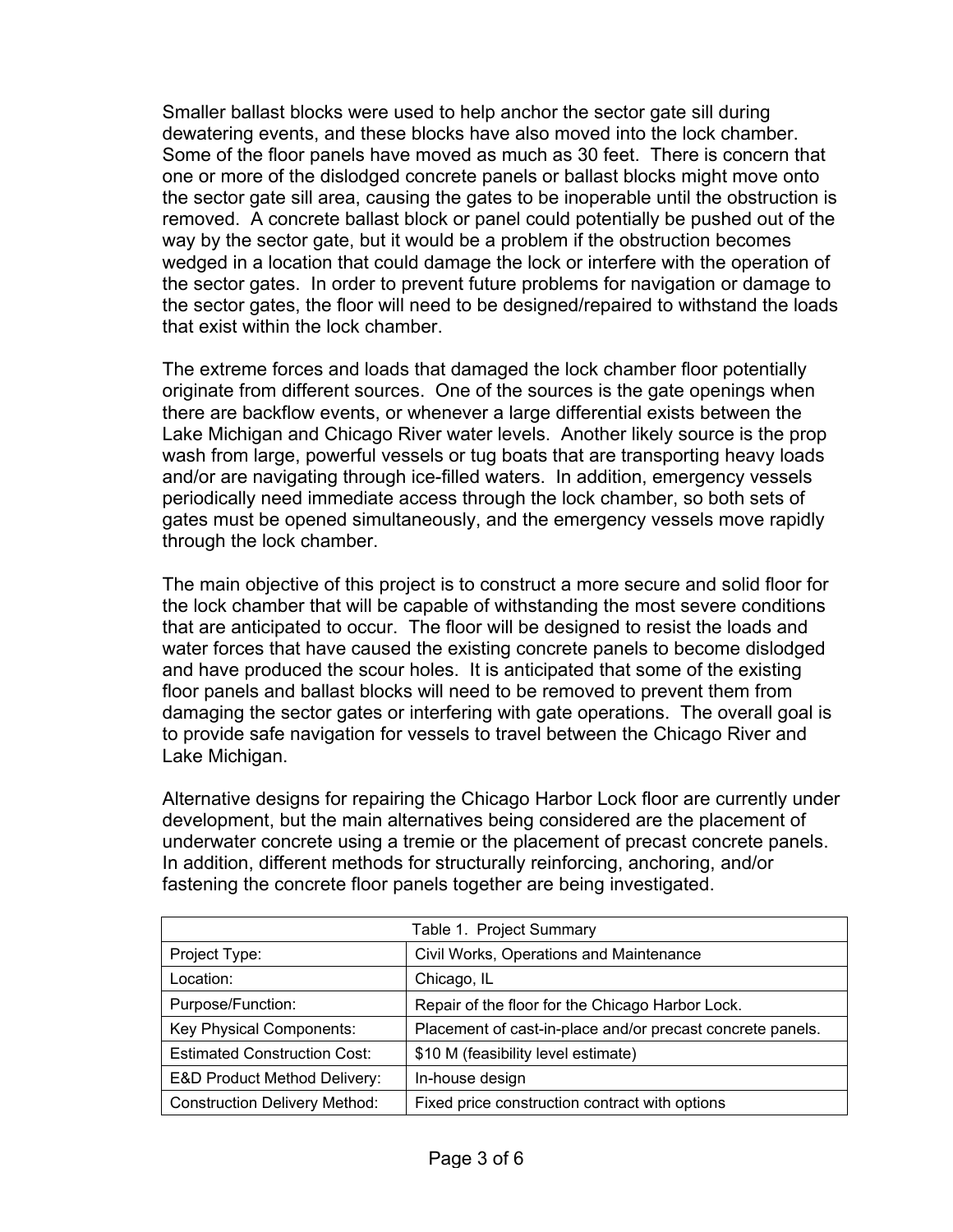- b. Engineering and Design Products. The engineering and design products to be prepared and reviewed include the following:
	- (1) Plans and Specifications (P&S)
	- (2) Design Documentation Report / Design Analysis
	- (3) Engineering Considerations and Instructions for Field Personnel (ECIFP)
- c. Required Quality Reviews.
	- (1) District Quality Control (DQC): DQC procedures will be performed for all E&D products following local business processes.
	- (2) Agency Technical Review (ATR): The District Chief of Engineering has determined based on Tables 3 and 4 of QMS 08504 LRD that ATR is required.
	- (3) Type II Independent External Peer Review (IEPR), Safety Assurance Review (SAR): The District Chief of Engineering has determined that the project does not pose significant life safety risks and a Type II IEPR (SAR) is not required.
- d. Technical Risk Analysis and Review Charge: ATR *is* required and a review charge will be prepared and issued to each review team. According to paragraph 7.4 d and Table 4 of QMS 08504 LRD, the reviews will focus on the following primary project complexities andrisks:
	- (1) The lock chamber will not be dewatered during construction, so the design team is evaluating underwater techniques for the repairs to the floor, such as the use of tremie concrete and/or precast concrete placement through the water column.
	- (2) The floor must be designed to resist the extreme forces that have caused the movement of the existing, 6 ft. by 27 ft. by 8 inch thick precast concrete blocks and scouring. This includes the analysis of the uplift forces caused by the differential water levels, as well as the hydraulic forces from opening and closing the gates, backflow events, prop wash, navigation during icy conditions, and emergency vessel operations, when the lock gates might need to be opened simultaneously. The floor needs to be designed prevent future scouring.
	- (3) The review will further need to evaluate the strength and durability of the different materials that are to be used for the floor, including the placement techniques, the use of cast-in-place (tremie) concrete and/or pre-cast panels, the reinforcement of the concrete, connections between the sheet piles walls and the floor, and methods for anchoring of the floor to the existing lake bottom.
	- (4) The repair work to the lock chamber floor will be restricted to the time period between November 16<sup>th</sup> and April 14<sup>th</sup> (24 hours/day, 7 days/week), so the work will not have a negative effect on the boating season. The analysis will need to take into consideration that a substantial portion of the construction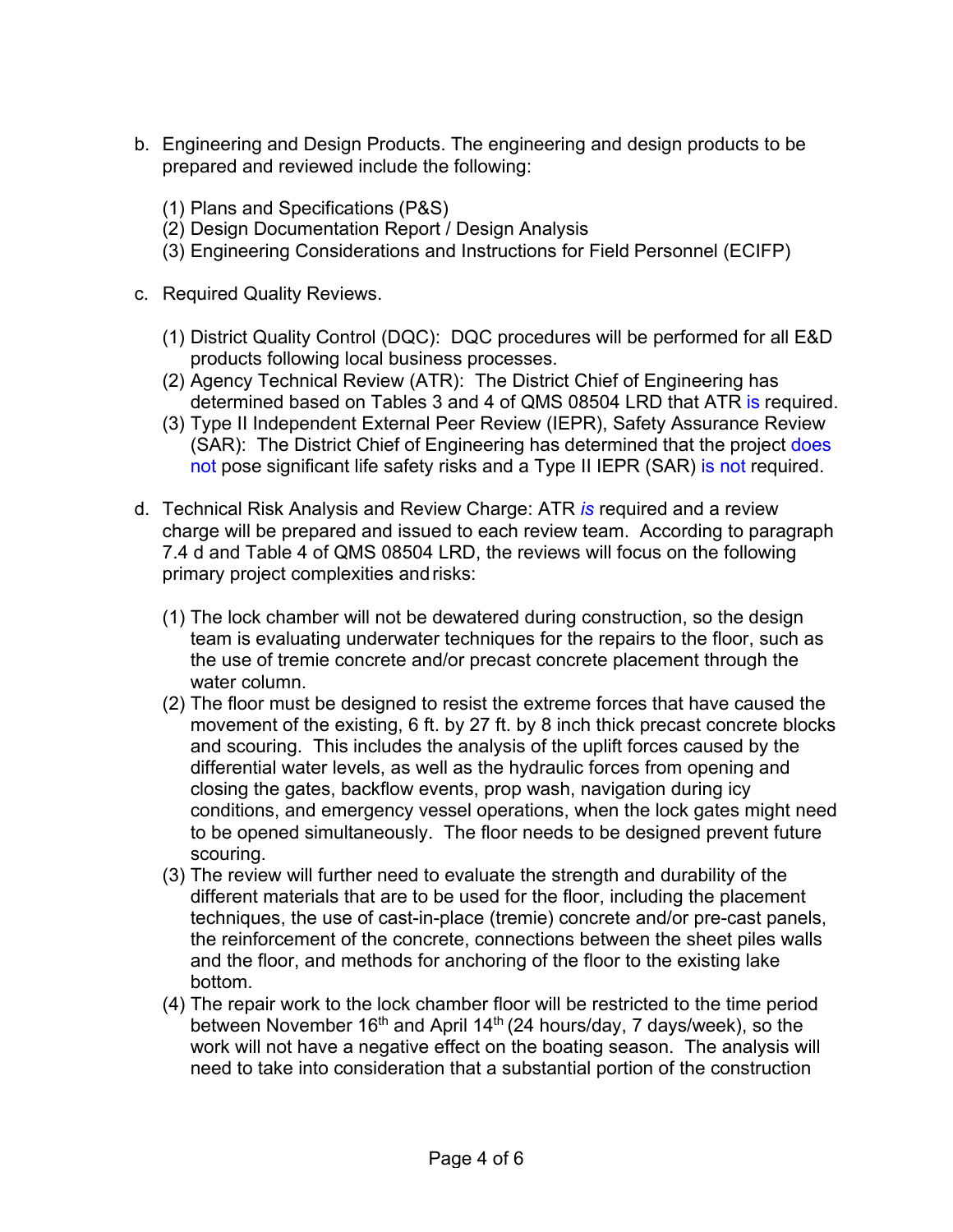work will likely be need to be performed under the cold weather conditions that typically occur in the Chicago area during this time period.

- (5) The lock will be closed during the repair work, so an advance notice to mariners will be provided to ensure emergency responders and others that may need to use the lock during the restricted time period can make alternate arrangements to navigate between the Chicago River and Lake Michigan.
- (6) Close coordination between the Contractor performing the repair work and the lock operation manager will be necessary to ensure that there is adequate warning and appropriate steps can be taken if the lock sector gates need to be opened, such as for a backflow event.

#### 4. PROJECT DELIVERY TEAM (PDT)

The project delivery team members are listed in Attachment A.

#### 5. REVIEW EXECUTION

District quality control (DQC) will be performed per Chapter 3 of ER 1110-1-12 and Section 8 of EC 1165- 2-217. ATR shall be performed in accordance with Section 9 of EC 1165-2-217. Based on the review charge in paragraph 3.d, the technical discipline(s) and expertise required for the ATR are shown in Table 1. ATR reviewers are listed Attachment 1. Type II IEPR (SAR), if required, will be executed in accordance with procedures in Appendix E of EC 1165-2-217 and as directed by the RMO.

### 6. REVIEW SCHEDULE AND BUDGET

The schedule and budgets for reviews are shown in Table 2. Note that review dates are tentative, and dependent on other phases of work which are being conducted by other entities. Review dates must be updated if the work by others slips, or if the scope changes.

| Table 2. Review Schedule and Budgets        |                   |                     |                     |  |
|---------------------------------------------|-------------------|---------------------|---------------------|--|
| Review                                      | <b>Start Date</b> | <b>Finish Date</b>  | Budget (\$)         |  |
| 30% Design DQC / BCOES                      | June 1, 2020      | 1 week after start  | \$5,000/occurrence  |  |
| 60% BCOES / ATR / DQC                       | July 15, 2020     | 2 weeks after start | \$5,000/occurrence  |  |
| 90% BCOES / ATR / DQC<br>September 15, 2020 |                   | 4 weeks after start | \$10,000/occurrence |  |
| 100% Backcheck                              | October 27, 2020  | 1 week after start  | \$2,000/occurrence  |  |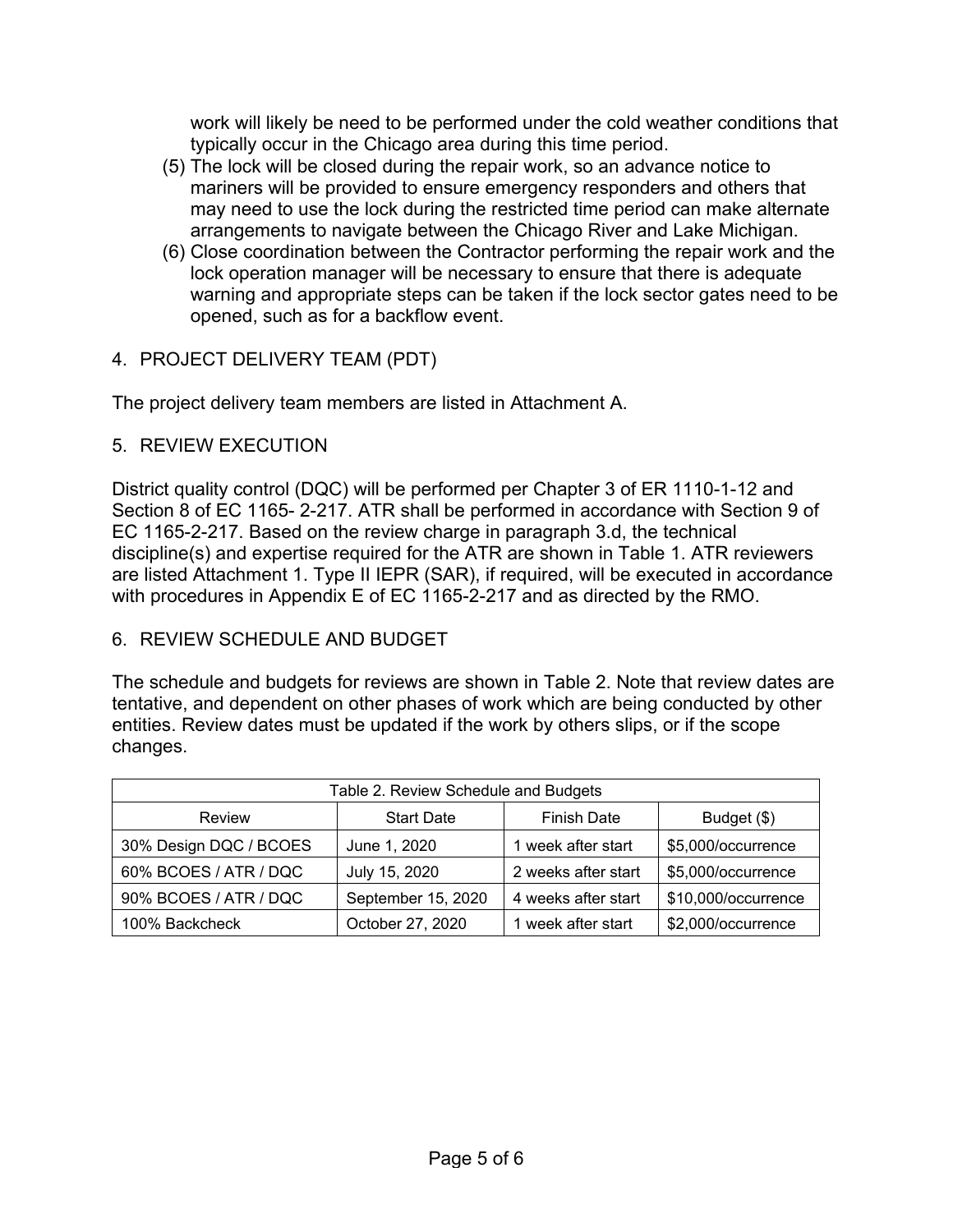## 7. REVIEW PLAN POINTS OF CONTACT

Questions and comments relating to this review plan can be directed to the following points of contact:

- a. District Project Leaders.
	- (1) Project Manager: Mike Nguyen, CELRC-PMD-MS, (312) 846-5555, Mike.Nguyen@usace.army.mil
	- (2) Chief of Design Branch: John Groboski, CELRC-TSD-DC, (312) 846-5417, John.A.Groboski@usace.army.mil

b. Review Management Organization (RMO) Representative: Frank Appelfeller, RMO, 513-684-6200, Frank.A.Appelfeller@usace.army.mil

### 8. DISTRICT

Technical Risk Analysis has been completed for this project and the required quality reviews have been determined.

> GROBOSKI.JOHN.A.JR.1 249715510

| <b>RECOMMEND FOR APPROVAL:</b> | John A. Groboski, P.E.<br><b>Chief of Design Branch</b>                                       |
|--------------------------------|-----------------------------------------------------------------------------------------------|
|                                | SORN.LINDA.M SORN.LINDA.M.1230357869<br>Date: 2020.04.29 09:13:24<br>.1230357869<br>$-05'00'$ |

DISTRICT APPROVAL: Linda M. Sorn, P.E.

Chief of Engineering and Construction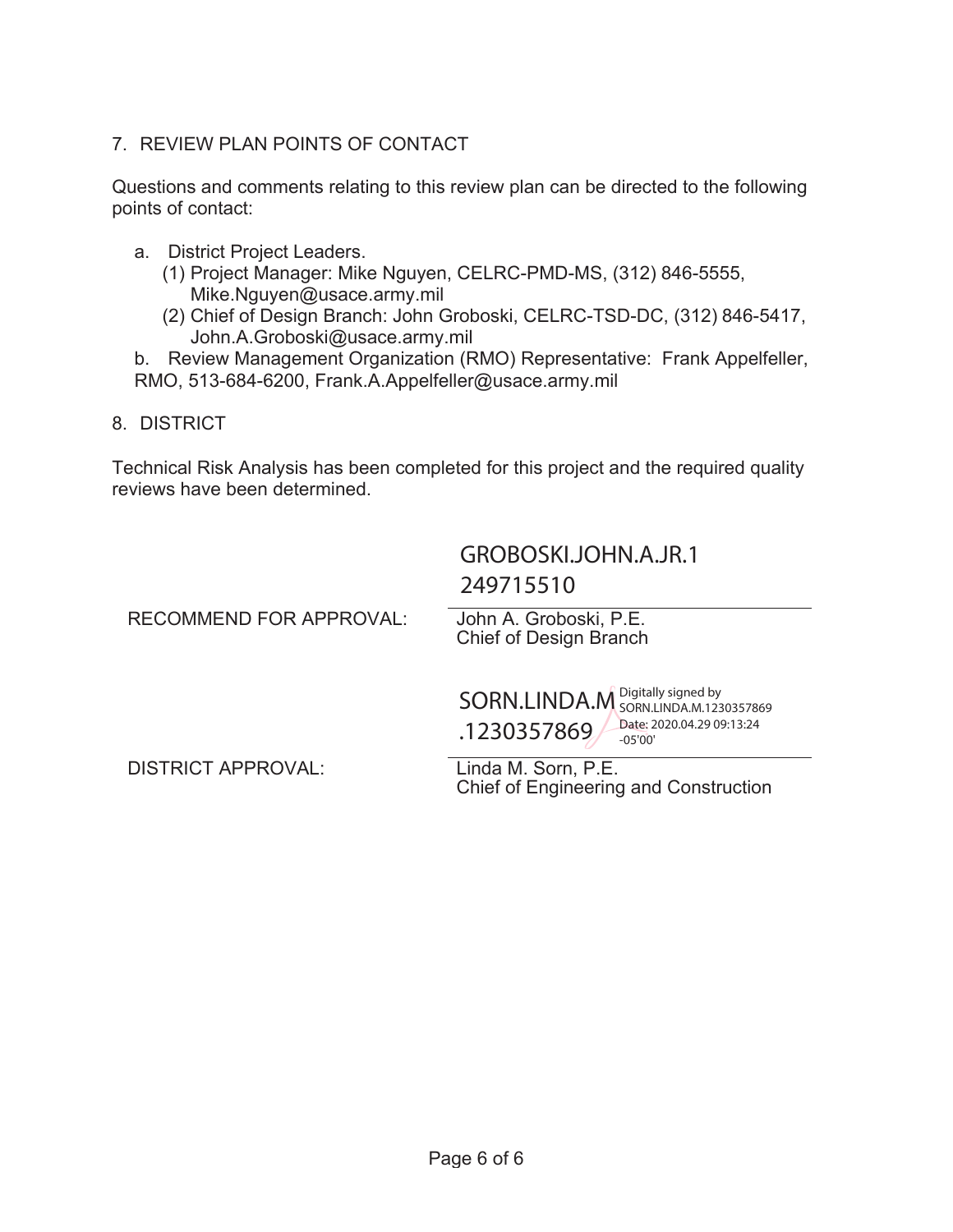# Attachment A – TEAM MEMBERS

| PROJECT DELIVERY TEAM               |                        |                     |  |  |
|-------------------------------------|------------------------|---------------------|--|--|
| <b>Function/Discipline</b>          | Name (Last, First)     | Office              |  |  |
| <b>Project Manager</b>              | Nguyen, Mike           | <b>CELRC-PMD-MS</b> |  |  |
| <b>Technical Lead</b>               | Saichek, Rich          | <b>CELRC-TSD-HE</b> |  |  |
| <b>Structural Engineer</b>          | Al Jawhar, Ammar       | CELRC-TSD-TD        |  |  |
| <b>Civil Engineer</b>               | Kluza, Witold          | CELRC-TSD-CC        |  |  |
| <b>Cost Engineer</b>                | Chartouni, George      | CELRC-TSD-CC        |  |  |
| <b>Specifications Specialist</b>    | Bush, Leslie           | CELRC-TSD-CC        |  |  |
| Geotechnical Engineer               | Pickering, Christopher | CELRC-TSD-GE        |  |  |
| Geologist                           | Kissane, Joe           | CELRC-TSD-GE        |  |  |
| <b>Environmental Engineer</b>       | Saichek, Richard       | <b>CELRC-TSD-HE</b> |  |  |
| <b>Hydraulic Engineer</b>           | Kiel, David            | <b>CELRC-TSD-HE</b> |  |  |
| <b>Geospatial Lead</b>              | Ennis, J.D.            | CELRC-TSD-DC        |  |  |
| Area Engineer                       | Paredes, Roberto       | CELRC-TSD-NA        |  |  |
| <b>Real Estate Specialist</b>       | Harris, Lillian        | <b>CELRC-PMD-RE</b> |  |  |
| <b>Contract Specialist</b>          | Blair, Regina          | <b>GECT-GAC</b>     |  |  |
| Operations                          | <b>Scott Kozak</b>     | <b>CELRC-ORB-H</b>  |  |  |
|                                     | <b>DQC REVIEWERS</b>   |                     |  |  |
| <b>Function/Discipline</b>          | Name (Last, First)     | Office              |  |  |
| <b>DQC Lead</b>                     | Leffler, Faye          | CELRC-TSD-TD        |  |  |
| <b>Structural Engineer</b>          | Force, Dave            | CELRC-TSD-TD        |  |  |
| <b>Civil/Cost Engineer</b>          | Mishra, Rana           | CELRC-TSD-CC        |  |  |
| <b>Geotechnical Engineer</b>        | Hlepas, Georgette      | CELRC-TSD-GE        |  |  |
| <b>Hydraulic Engineer</b>           | Schmidt, Joel          | <b>CELRC-TSD-HE</b> |  |  |
| <b>Environmental Engineer</b>       | Miller, Jennifer       | CELRC-TSD-HE        |  |  |
|                                     |                        |                     |  |  |
| <b>BCOES REVIEWERS</b>              |                        |                     |  |  |
| <b>Function/Discipline</b>          | Name (Last, First)     | Office              |  |  |
| <b>Biddability</b>                  | Blair, Regina          | <b>CECT-GAC</b>     |  |  |
| Constructability                    | Stavrides, Phil        | CELRC-TSD-CB        |  |  |
| Operability                         | Kroll, Tim             | CELRC-TSD-O         |  |  |
| Environmental                       | Schmidt, Joel and      |                     |  |  |
|                                     | Miller, Jennifer       | <b>CELRC-TSD-DH</b> |  |  |
| Safety                              | Flanagan, Pete         | CELRC-GSO           |  |  |
| Legal                               | Jerbi, Kevin           | CELRC-GOC           |  |  |
| <b>ATR REVIEWER(S)</b>              |                        |                     |  |  |
| <b>Function/Discipline</b>          | Name (Last, First)     | Office              |  |  |
| <b>ATR Lead/Structural Engineer</b> | Anderson, Brent        | CEMVR-EC-DM         |  |  |
| <b>Structural Engineer</b>          | DeLong, Cory           | CEMVR-EC-DS         |  |  |
| <b>Geotechnical Engineer</b>        | Rudsell, Jarin         | CEMVR-EC-G          |  |  |